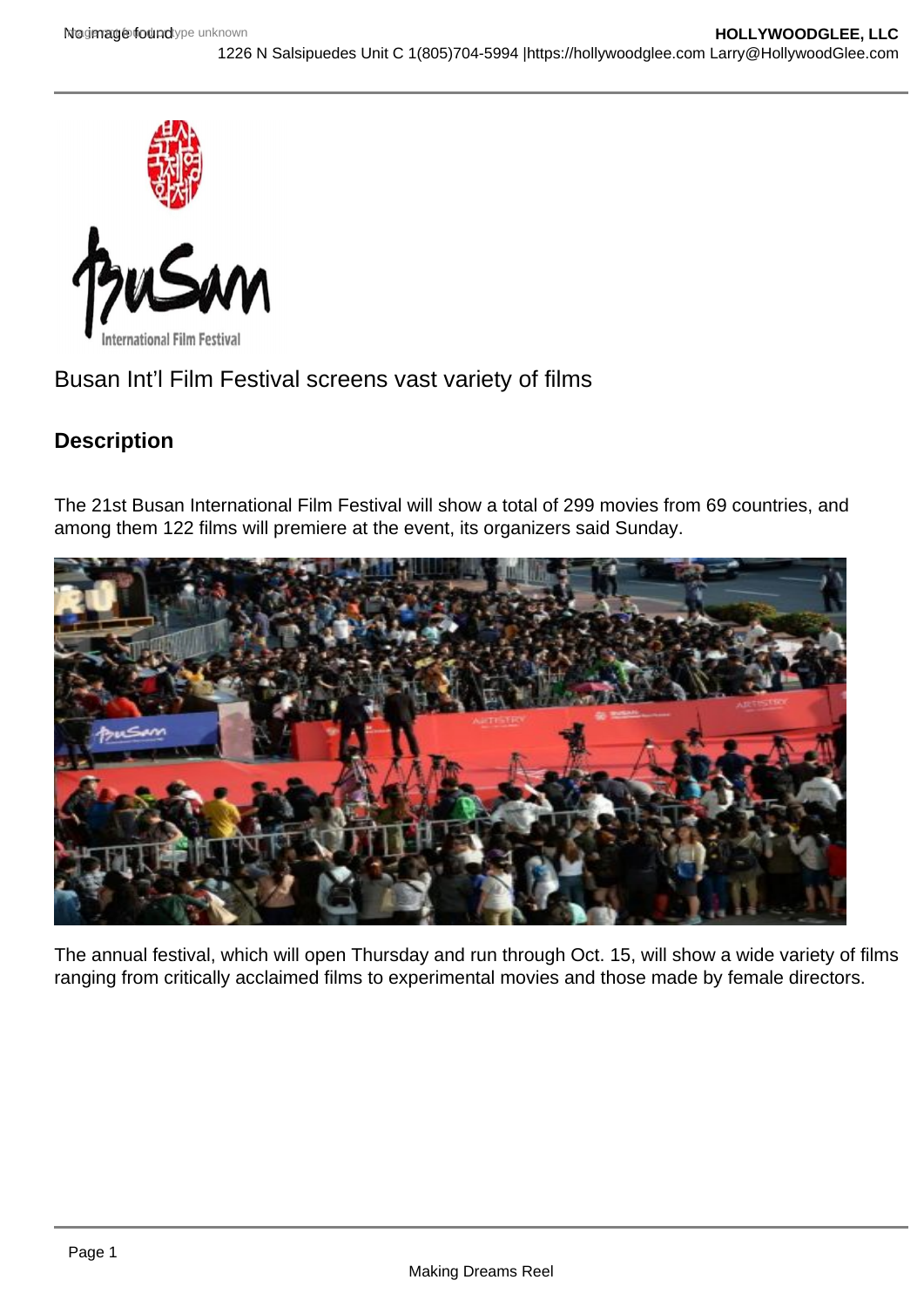

the 21st Busan International Film Festival (BIFF)

Under the World Cinema section, numerous award-wining films from the 2016 Cannes Film Festival will be featured. Among those are I, Daniel Blake by Ken Loach, It's Only the End of the World by Xavier Dolan and Personal Shopper by Olivier Assayas.

A Window on Asian Cinema section also boasts a variety of films that have been highly acclaimed in Cannes. The list includes Ma' Rosa by Brillante Mendoza and The Salesman by Asghar Farhadi.

Korean-Chinese Zhang Lu's A Quiet Dream will be screened as the opening movie. It is about a young Korean woman named Ye-ri who runs a bar and takes care of her paralyzed father. The Dark Wind by Hussein Hassan will be the closing movie.

For the Gala Presentation, four movies - Bleed for This by Ben Younger, Daguerrotype by Kiyoshi Kurosawa, Rage by Lee Sang-il, and Your Name by Makoto Shinkai — wait to meet cinemagoers in